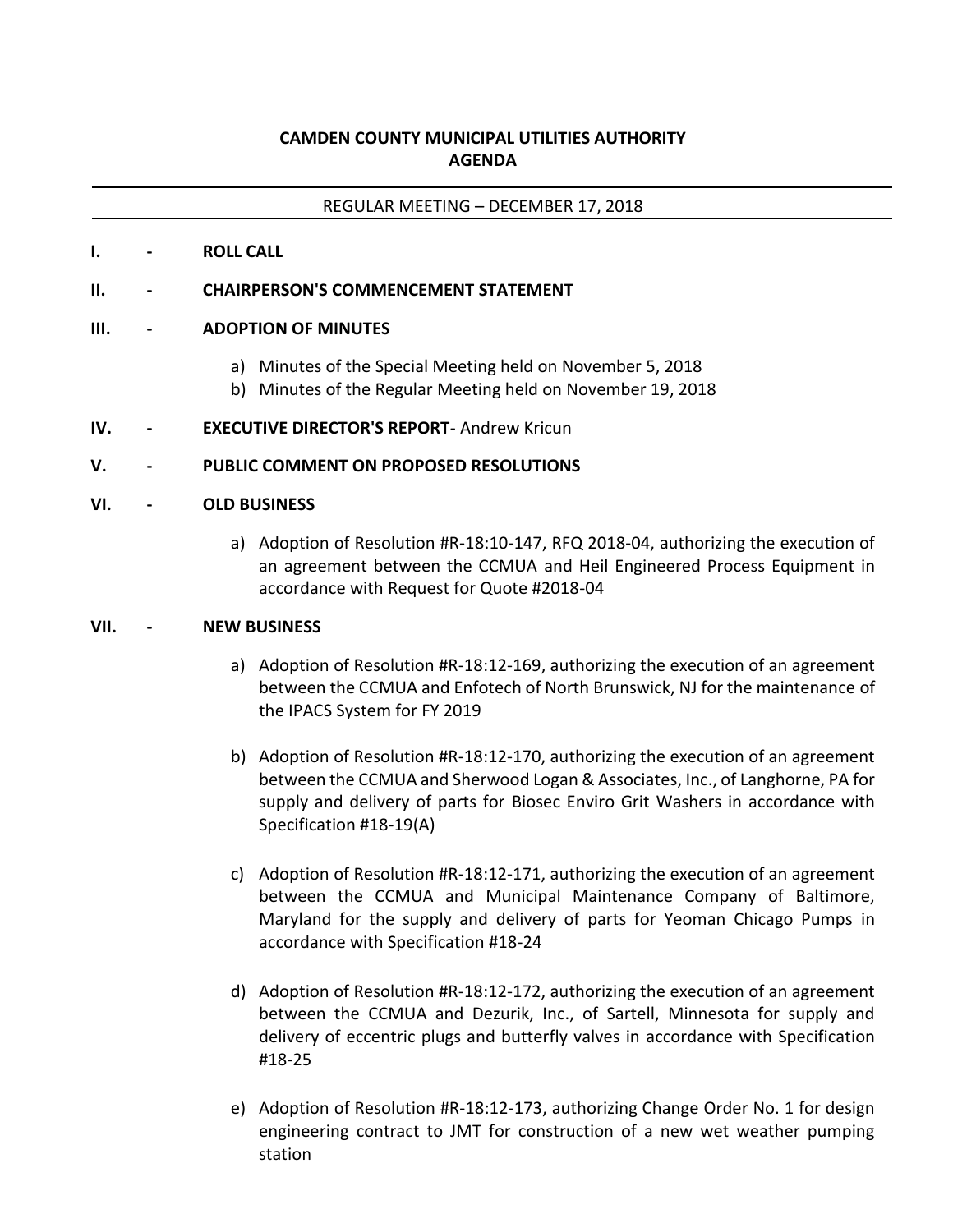- f) Adoption of Resolution #R-18:12-174, authorizing Change Order No. 1 to JMT Associates for design engineering services needed for the dredging of Camden City CSO Outfalls
- g) Adoption of Resolution #R-18:12-175, authorizing an agreement with D&B/Guarino Engineers, LLC for Design Engineering Services during construction of upgrades to the junction chamber and associated piping at the CCMUA's Delaware #1 WPCF
- h) Adoption of Resolution #R-18:12-176, authorizing an agreement with Greeley and Hansen for design engineering services during construction needed for the raw sewage pump upgrades and wet weather capacity upgrades at the Delaware #1 WPCF
- i) Adoption of Resolution #R-18:12-177, authorizing an agreement with Johnson, Mirmiran & Thompson, Inc for design engineering services during construction of a 100MGD pumping station in Camden City and the dredging of nine Camden City CSO outfalls
- j) Adoption of Resolution #R-18:11-178, authorizing an agreement with Remington & Vernick Engineers for design engineering services during construction of the Arch Street Pump Station improvements and Cooper Street improvements
- k) Adoption of Resolution #R-18:12-179, authorizing an agreement with F.X. Browne, Inc, a Division of Bogia Engineering, Inc., for design engineering services during the dredging of Newton Creek
- l) Adoption of Resolution #R-18:12-180, regarding Fulton Bank and the execution of documents for cash management services consistent with the award of CCMUA Resolution #R-18:4-88
- m) Adoption of Resolution #R-18:12-181, authorizing award of a contract for Contract #117, Delaware #1 WPCF separation of City and County interceptors to Northeast Remsco Construction, Inc.
- n) Adoption of Resolution #R-18:12-182, amending various policies of the Camden County Municipal Utilities Authority
- o) Adoption of Resolution #R-18:12-183, authorizing the sale of 351 Landing Road, Gloucester Twp., Block 2401, Lot 4 owned by the CCMUA to the Gloucester Twp MUA in the amount of \$410,000